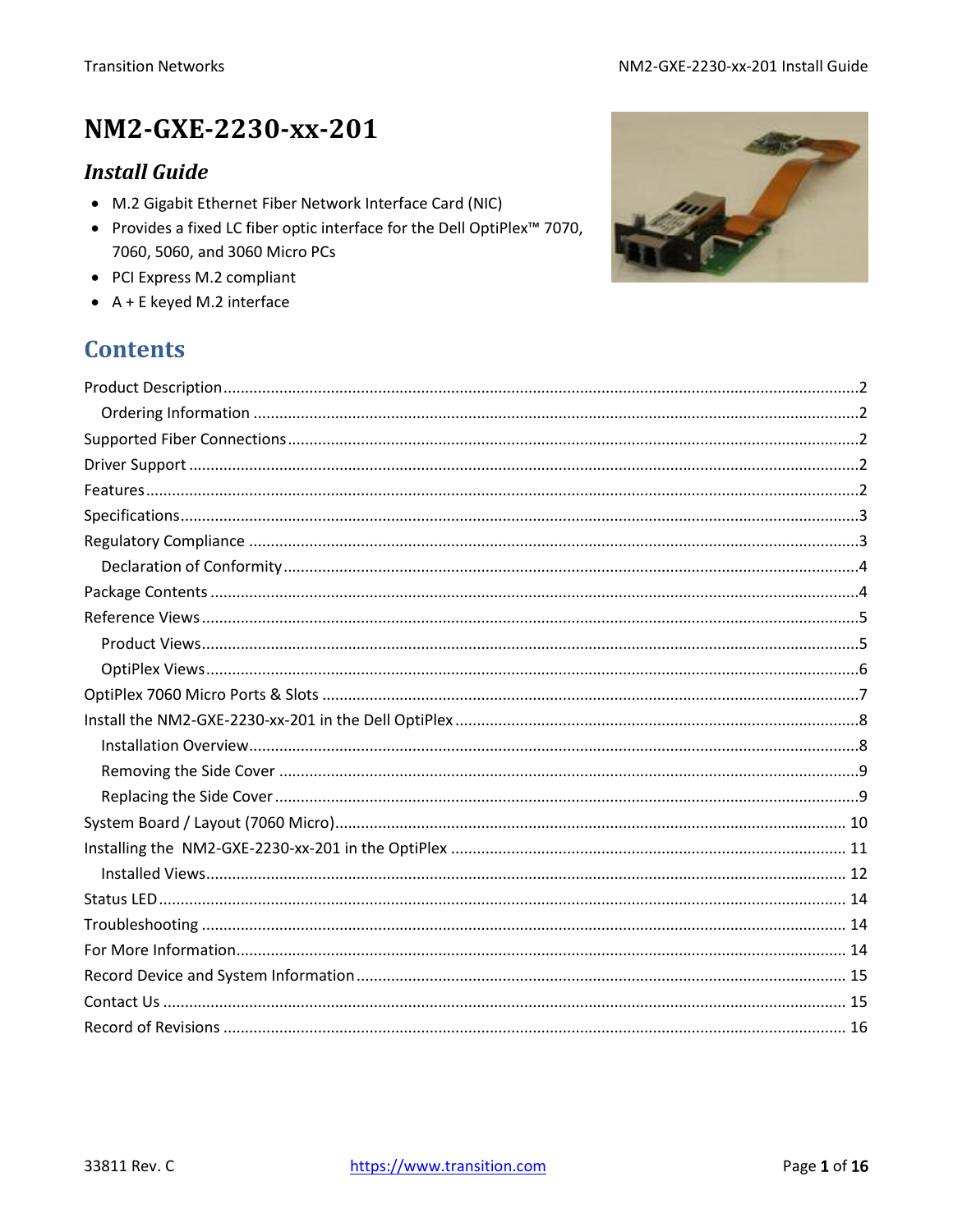# <span id="page-1-0"></span>**Product Description**

Transition Networks NM2-GXE-2230-xx-201 M.2 Gigabit Ethernet Fiber Network Interface Cards (NICs) provide a fixed LC fiber optic interface or a 1000Base‐X Open SFP Slot for the Dell OptiPlex™ 7070, 7060, 5060, and 3060 Micro PCs. The NM2-GXE-2230-xx-201 consists of an M.2 NIC that installs into the OptiPlex PC's M.2 "A or E keyed" interface, a fiber optic adapter that installs into the OptiPlex Micro PC's Option port, and a 20-pin Flat Flex Cable (FFC) that connects the NIC to the fiber adapter. The NICs are electro-mechanically designed to be compatible (fit, form, function) with these Dell OptiPlex PCs using the M.2 (E Key) slot.

M.2 is a specification for internally mounted computer expansion cards and associated connectors. Desktop PCs are being replaced by smaller computing devices (such as Thin Clients, Micro PCs, Ultrabooks, and Tablets) which typically have internal M.2 interfaces but do not have PCI or PCIe slots. Many users still need fiber Ethernet access, and without the external PCIe slot, there is no standard fiber interface on these devices.

See the Dell OptiPlex manual for important notes, cautions, and warnings. Read the section "Before working inside your computer" before proceeding.

### <span id="page-1-1"></span>**Ordering Information**

| <b>SKU</b>           | <b>Description</b>                                                                                                                                                                                         |
|----------------------|------------------------------------------------------------------------------------------------------------------------------------------------------------------------------------------------------------|
| NM2-GXE-2230-LC-201  | M.2 Gigabit Ethernet Fiber NIC (1000BASE-SX, 850nm, MM, LC) (fixed optic).<br>1000Base-SX 850nm multimode (LC) [62.5/125 μm fiber: 220 m/722 ft.]<br>[50/125 μm fiber: 550 m/1804 ft.] Link Budget: 8.0 dB |
| NM2-GXE-2230-SFP-201 | M.2 Gigabit Ethernet Fiber NIC (1000Base-X Open SFP Slot)                                                                                                                                                  |

## <span id="page-1-2"></span>**Supported Fiber Connections**

- 1000BASE-SX, 850nm, MM, LC (fixed optic)
- 1000BASE‐X, SFP Slot

# <span id="page-1-3"></span>**Driver Support**

Windows 10, 8.1, 8, and 7 (32 and 64 bit); Linux

## <span id="page-1-4"></span>**Features**

- IEEE 802.3-2012 compliant
- PCI Express M.2 compliant (3.3V)
- Full Duplex
- IPv6 Capable
- A + E keyed M.2 interface
- Supports UEFI
- Jumbo frame support 9014 bytes
- PXE Boot support
- Flow control
- Wake on LAN (WOL)
- Smart Load Balancing (SLB)
- TCP Segmentation Offload (TSO)
- Message Signaled Interrupts (MSI)
- Extended Message-Signaled Interrupts (MSI-X)
- LACP support (Teaming)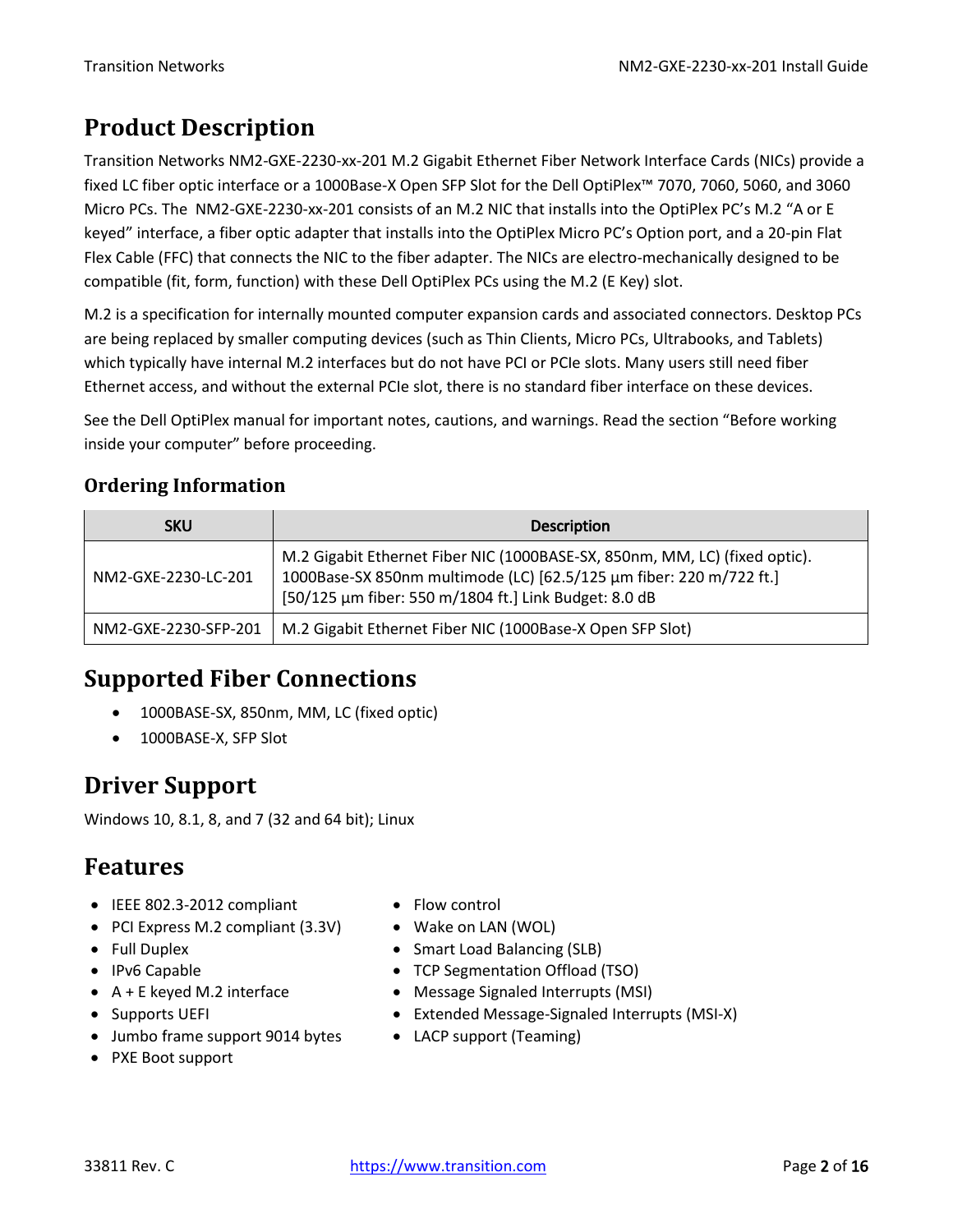### <span id="page-2-0"></span>**Specifications**

- Standards: IEEE 802.3-2012
- Bus Slot: M.2 '2230-D4-A-E'
- Data Rate: 1000 Mbps (full duplex only)
- Max Frame Size: 9014 bytes
- Status LEDs: LINK/ACT ON = Link, Flashing = Activity
- Dimensions (M.2 NIC) 2230-D4-A-E
	- o Width: 0.87" [22 mm]
	- o Depth: 1.18" [30 mm]
	- o Height: 0.12" [3.08 mm]
- Dimensions (Fiber Interface) Width: 1.65" [42 mm]
	- o Depth: 2.05" [52 mm]
	- o Height: 0.51" [13 mm]
- Dimensions (FFC Cable) 5.188" [131.78 mm]
- Power Consumption (LC): 250mA @ 3.3V (0.8 Watts typical)
- Power Consumption (SFP): 120mA @ 3.3V (0.4 Watts typical without SFP module)
- Power Source M.2 interface connector: 3.3V (Refer to table 41 of M.2 Specification)
- Environment:
	- o Operating Temp: 0°C to +45°C
	- o Storage Temp: -40°C to 85°C
	- o Humidity: 5% to 95% (non-condensing)
	- $\circ$  Altitude:  $0 10,000$  ft.
- Weight: 0.1 lbs. [0.05 kg]
- Warranty: Lifetime
- FFC Cable Operating temp.:-40 $^{\circ}$ C to +105 $^{\circ}$ C. FFC Cable Max current per contact is 0.5 Amps.
- FFC Cable Max voltage is 60V AC.

## <span id="page-2-1"></span>**Regulatory Compliance**

Note: Modification of NIC voids regulatory agency compliance.

Compliance: CE Mark; Emissions: EN55032, FCC Part 15 Class B; Immunity: EN55024

Emissions: EN 55032: 2012/AC: 2013; AS/NZS CISPR 32: 2013; VCCI V-3/2015.04; ICES-003, Issue 6: 2016; FCC Part 15 Subpart B.

Immunity: EN 55024: 2010 (EN 61000-4-2: 2009; EN 61000-4-3: 2006 + A1: 2008 + A2: 2010; EN 61000-4-4: 2004 + AC: 2006 + A1: 2010; EN 61000-4-5: 2006; EN 61000-4-6: 2009; EN 61000-4-8: 2010; EN 61000-4-11: 2004).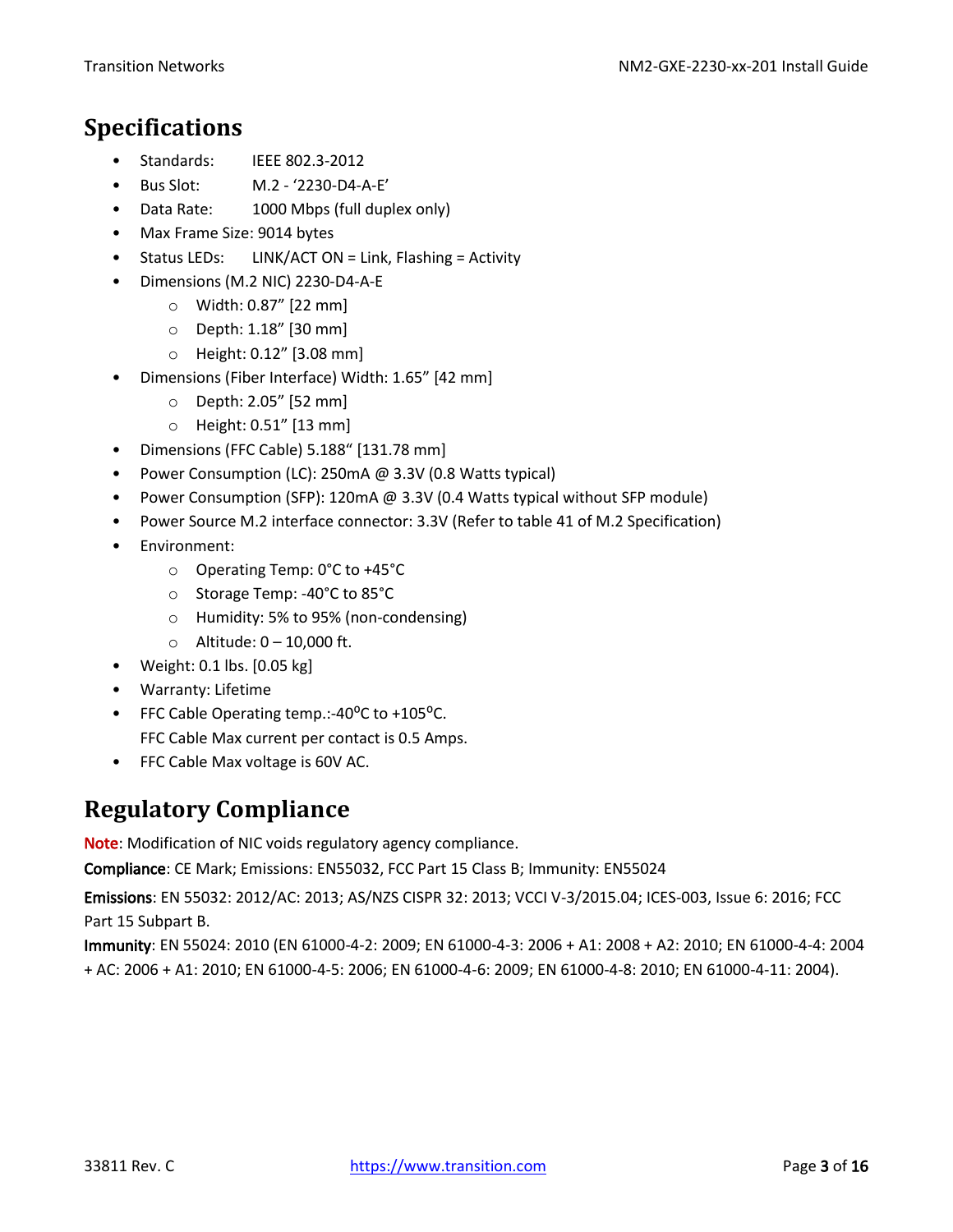### <span id="page-3-0"></span>**Declaration of Conformity**

| <b>Declaration of Conformity</b>                                                                                                                                                                                                                                                                                                |
|---------------------------------------------------------------------------------------------------------------------------------------------------------------------------------------------------------------------------------------------------------------------------------------------------------------------------------|
| Transition Networks, Inc.<br>Manufacture's Name                                                                                                                                                                                                                                                                                 |
| 10900 Red Circle Drive, Minnetonka, Minnesota 55343 U.S.A.<br>Manufacture's Address                                                                                                                                                                                                                                             |
| Declares that the product:                                                                                                                                                                                                                                                                                                      |
| NM2-GXE-2230-LC-201<br><b>NM2-GXE-2230-SFP-201</b>                                                                                                                                                                                                                                                                              |
| Conforms to the following Product Regulations:                                                                                                                                                                                                                                                                                  |
| EN 55032: 2012/AC: 2013; AS/NZS CISPR 32: 2013; VCCI V-3/2015.04; ICES-003, Issue 6: 2016; FCC Part 15 Class B.<br>EN 55024: 2010 (EN 61000-4-2: 2009: EN 61000-4-3: 2006 + A1: 2008 + A2: 2010: EN 61000-4-4: 2004 + AC: 2006 + A1: 2010: EN<br>61000-4-5: 2006; EN 61000-4-6: 2009; EN 61000-4-8: 2010; EN 61000-4-11: 2004). |
| With the technical construction on file at the above address, this product carries the                                                                                                                                                                                                                                          |
| <b>CE Mark</b>                                                                                                                                                                                                                                                                                                                  |
| I, the undersigned, hereby declare that the equipment specified above conforms to the above Directive(s) and Standards(s).                                                                                                                                                                                                      |
| Minnetonka, Minnesota<br>Jan 21, 2020)<br>Stephen anderson                                                                                                                                                                                                                                                                      |
| Place<br>Date<br>Signaturo                                                                                                                                                                                                                                                                                                      |
| Vice President of Engineering<br>Stephen Anderson<br>Full Name<br>Position<br>28141B                                                                                                                                                                                                                                            |

High Risk Activities Disclaimer: Components, units, or third-party products used in the product described herein are NOT fault-tolerant and are NOT designed, manufactured, or intended for use as on-line control equipment in the following hazardous environments requiring fail-safe controls: the operation of Nuclear Facilities, Aircraft Navigation or Aircraft Communication Systems, Air Traffic Control, Life Support, or Weapons Systems ("High Risk Activities"). Transition Networks and its supplier(s) specifically disclaim any expressed or implied warranty of fitness for such High Risk Activities.

### <span id="page-3-1"></span>**Package Contents**

Verify that you have received the following items. Contact your sales representative if any item is missing. Please save the packaging for possible future use.

- $\Box$  One M.2 NIC PCB attached to FFC Cable and one fiber optic adapter board in anti-static pouches.
- □ Parts in a 4x6 baggie (1 each): #4 Flat Head Screw, #4 Nylon Washer, #6 Black SEMS Screw.
- □ One NM2-GXE-2230-xx-201 Install Guide (this document).
- □ One Product Support Postcard.

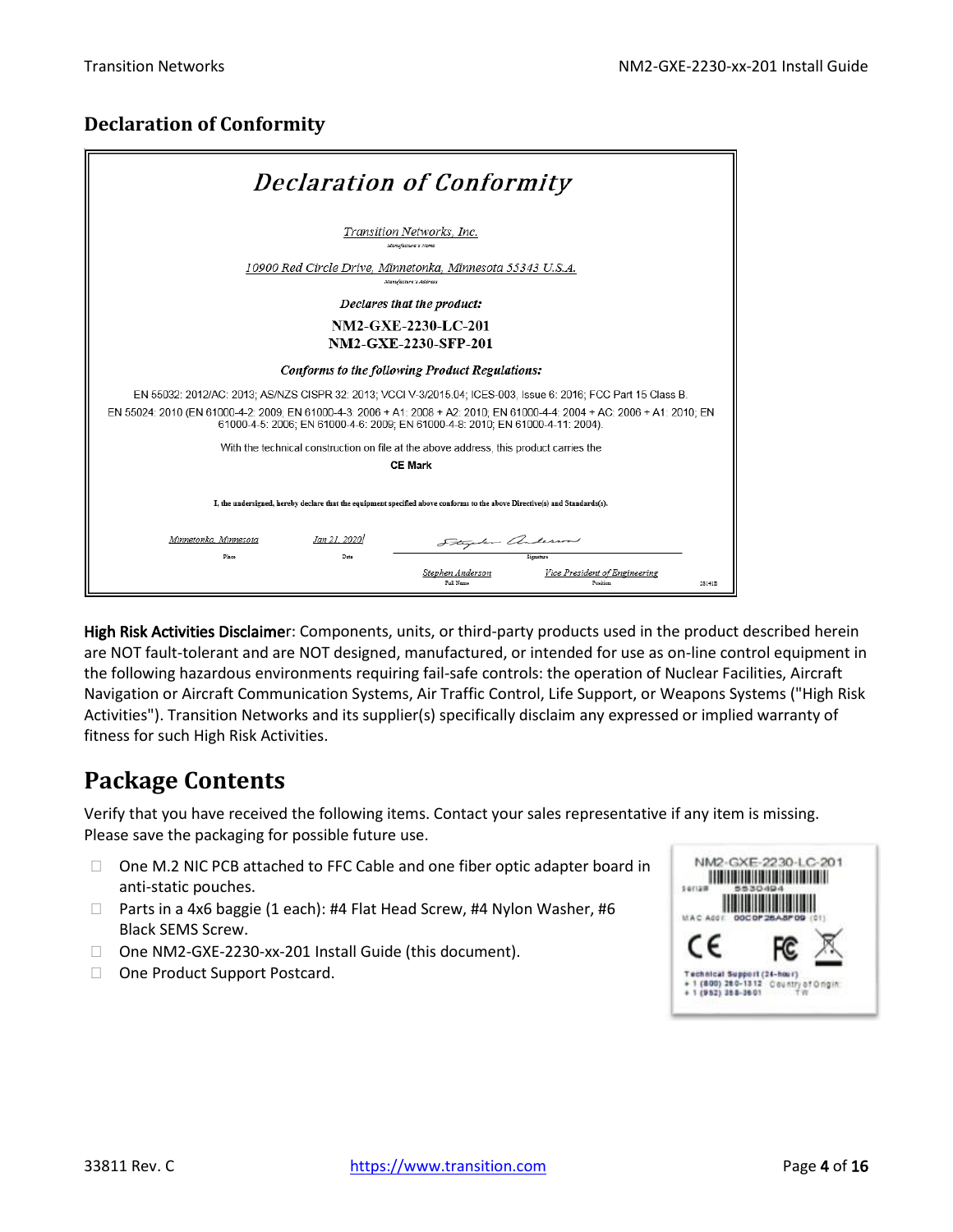### <span id="page-4-0"></span>**Reference Views**

### <span id="page-4-1"></span>**Product Views**

#### NM2-GXE-2230-LC-201:



#### NM2-GXE-2230-SFP-201:

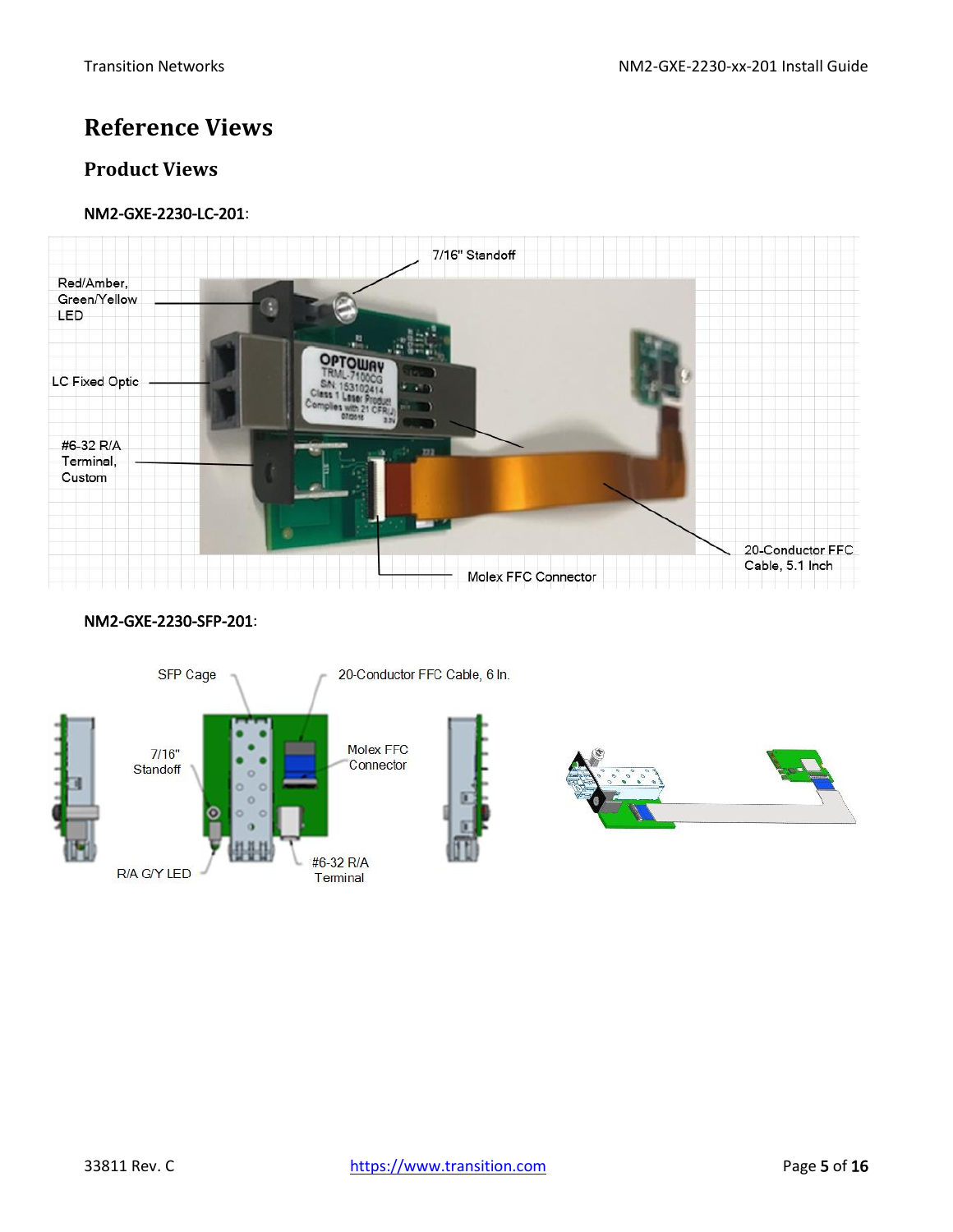## <span id="page-5-0"></span>**OptiPlex Views**







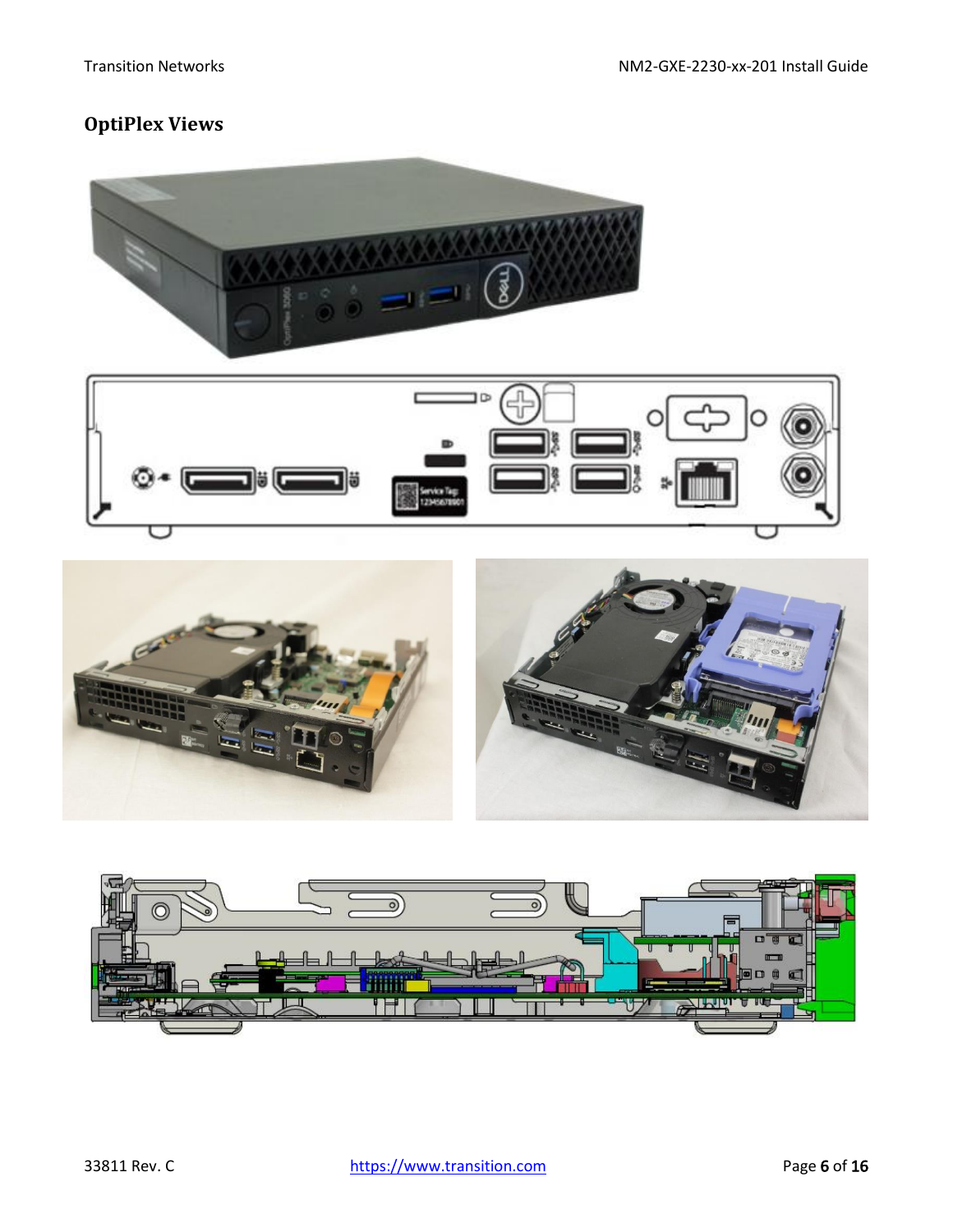## <span id="page-6-0"></span>**OptiPlex 7060 Micro Ports & Slots**

Dell OptiPlex 7060 Micro Front View: 1. Power button and power light. 2. Hard drive activity light. 3. Headset/Universal audio jack port. 4. Line-out port. 5. USB 3.1 Gen 2 Type-C port with PowerShare. 6. USB 3.1 Gen 1 port with PowerShare.



Dell OptiPlex 7060 Micro Back View: 1. External antenna connectors (2) (optional). 2. DisplayPort/VGA/HDMI 2.0b/DP/USB Type-C alt mode (optional). 3. USB 3.1 Gen 1ports (3). 4. Cable holder. 5. Padlock ring. 6. Network port. 7. USB 3.1 Gen 1 port (supports Smart Power On). 8. Service tag. 9. Kensington security cable slot. 10. DisplayPorts (2). 11. Power connector port.

Dell Support for OptiPlex 7060[: Diagnostics,](http://www.dell.com/support/home/us/en/04/product-support/product/optiplex-7060-desktop/diagnose) [Support topics & articles,](http://www.dell.com/support/home/us/en/04/product-support/product/optiplex-7060-desktop/research) [Drivers & downloads,](http://www.dell.com/support/home/us/en/04/product-support/product/optiplex-7060-desktop/drivers) [Manuals &](http://www.dell.com/support/home/us/en/04/product-support/product/optiplex-7060-desktop/manuals)  [documents,](http://www.dell.com/support/home/us/en/04/product-support/product/optiplex-7060-desktop/manuals) [System configuration,](http://www.dell.com/support/home/us/en/04/product-support/product/optiplex-7060-desktop/configuration) an[d Parts & accessories.](http://www.dell.com/support/home/us/en/04/product-support/product/optiplex-7060-desktop/upgrade)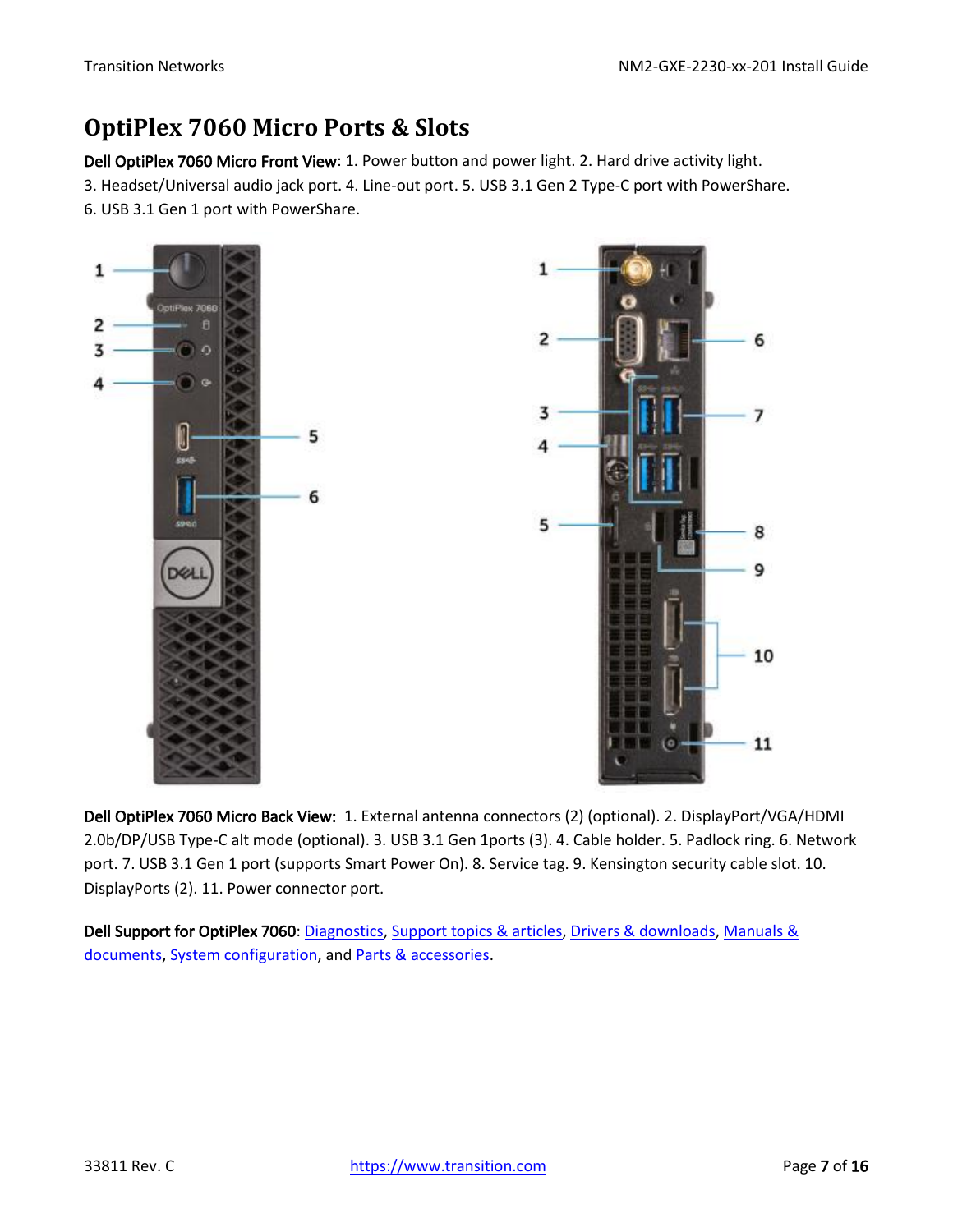### <span id="page-7-0"></span>**Install the NM2-GXE-2230-xx-201 in the Dell OptiPlex**

The NM2-GXE-2230-xx-201 is designed to install in the Dell OptiPlex™ 7070, 7060, 5060, and 3060 Micro PCs.

Caution: Only qualified persons should install the NIC. Failure to observe this caution could result in poor performance or damage to the equipment. Before installing the NIC, review the Pre-Installation Checklist and Safety Precautions below.

Caution: Wear a grounding device and observe electrostatic discharge precautions when installing the NIC in a system. Failure to observe this caution could result in damage to the NIC. Before installing the NIC, review the Pre-Installation Checklist and Safety Precautions below. Before installing the NIC, ensure that system power is OFF, the power cord is unplugged from the power outlet, and that proper electrical grounding procedure has been followed.

Warning: High voltage inside the system may present a safety hazard. Make sure that the system power is off before removing the cover. Unplug and disconnect the PC and then wait for 15-20 seconds before plugging the NIC into the PC. When removing the NIC, unplug the Ethernet cable before removing the PC cover.

Note: Refer to the Notes, Cautions, and Warnings in the Dell OptiPlex 7060 Service Manual. See Manuals & [documents](http://www.dell.com/support/home/us/en/04/product-support/product/optiplex-7060-desktop/manuals) for details.

Class I Laser Compliance: This product has been tested and found to comply with the limits for FDA Class I laser for IEC60825, EN60825, and 21CFR1040 specifications. Warning: Visible and invisible laser radiation when open. DO NOT stare into laser beam or view directly with optical instruments. Failure to observe this warning could result in damage to your eyes or blindness.

### <span id="page-7-1"></span>**Installation Overview**

Before installing your NIC, review the preceding sections, and then do the following:

- 1. Verify that your system is using the latest BIOS.
- 2. If you download the driver software, record the path where you saved the downloads.
- 3. If your system is active, shut it down. Do not install the NIC until system power is completely removed. When system shutdown is complete, power OFF and unplug your system.
- 4. Holding the NIC by the edges, remove it from its shipping package and place it on an antistatic surface.
- 5. Check the NIC for signs of damage, particularly on the PCB edge connector. Caution: Never attempt to install a damaged NIC card. If the NIC is damaged, report it to Transition Networks.
- 6. Remove the OptiPlex Side Cover. See Removing the Side Cover below.
- 7. Gently remove the OptiPlex HDD.
- 8. Remove the OptiPlex 15-Pin DSUB Knockout.
- 9. Insert the M.2 NIC into the OptiPlex Micro PC's M.2 "A or E keyed" interface. See "[Installing the NM2-GXE-](#page-10-0)2230-xx-201 [in the OptiPlex](#page-10-0)" on page [11.](#page-10-0)
- 10. Insert the fiber optic adapter into the OptiPlex Micro PC's Option port. See "[Installing the NM2-GXE-2230](#page-10-0) xx-201 [in the OptiPlex](#page-10-0)" on page [11.](#page-10-0)
- 11. Replace the OptiPlex HDD.
- 12. Replace the OptiPlex Side Cover.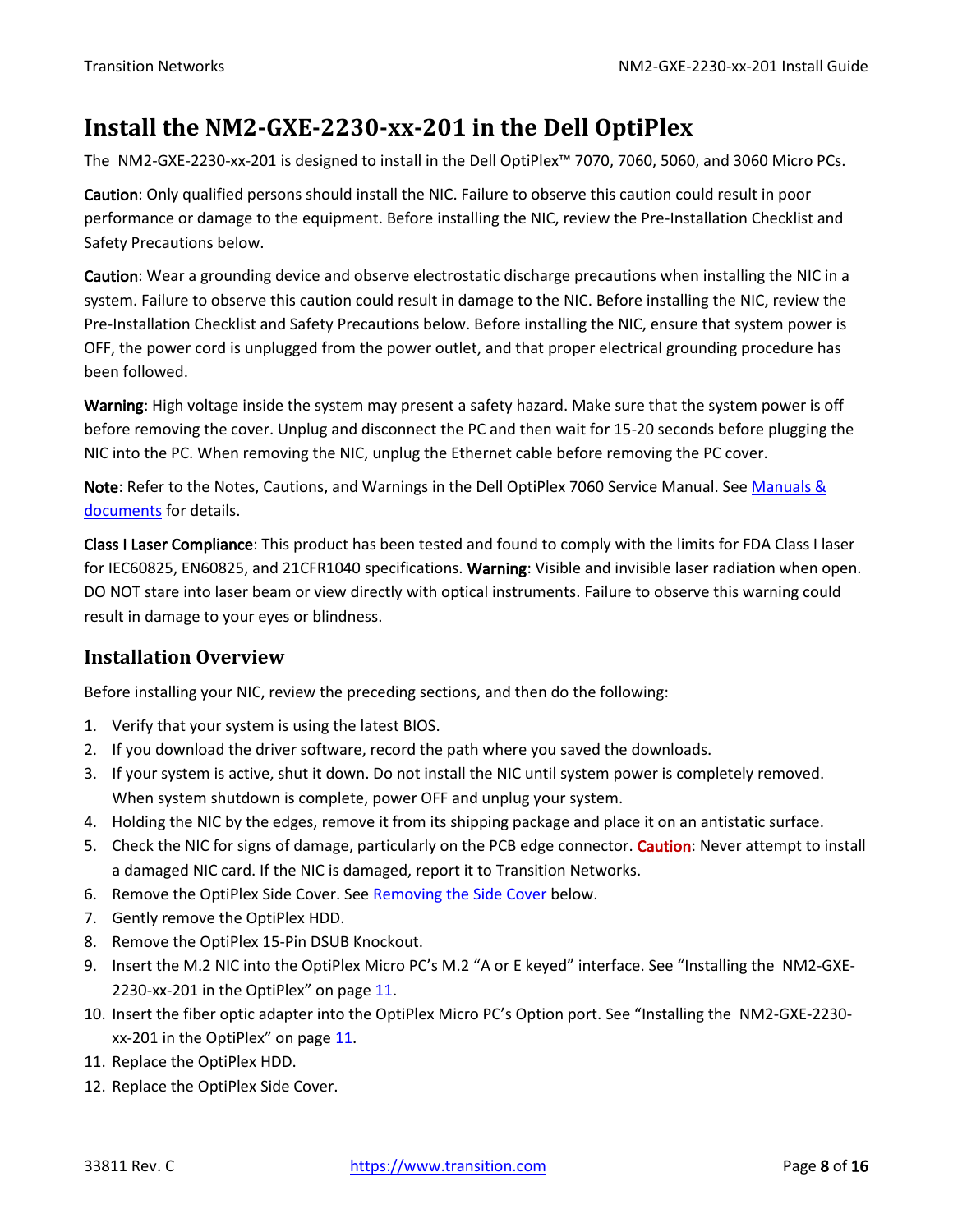#### <span id="page-8-0"></span>**Removing the Side Cover**

- 1. Follow the procedure in "Before working inside your computer".
- 2. To remove the cover:
	- a) Slide the release latch on the back side of the system until it gives a click sound to unlock the side cover [1].
	- b) Slide and lift the side cover from the system [2].



### <span id="page-8-1"></span>**Replacing the Side Cover**

- 1. Place the cover on the system and slide the cover until it clicks into place [1].
- 2. The release latch automatically locks the side cover to the system [2].

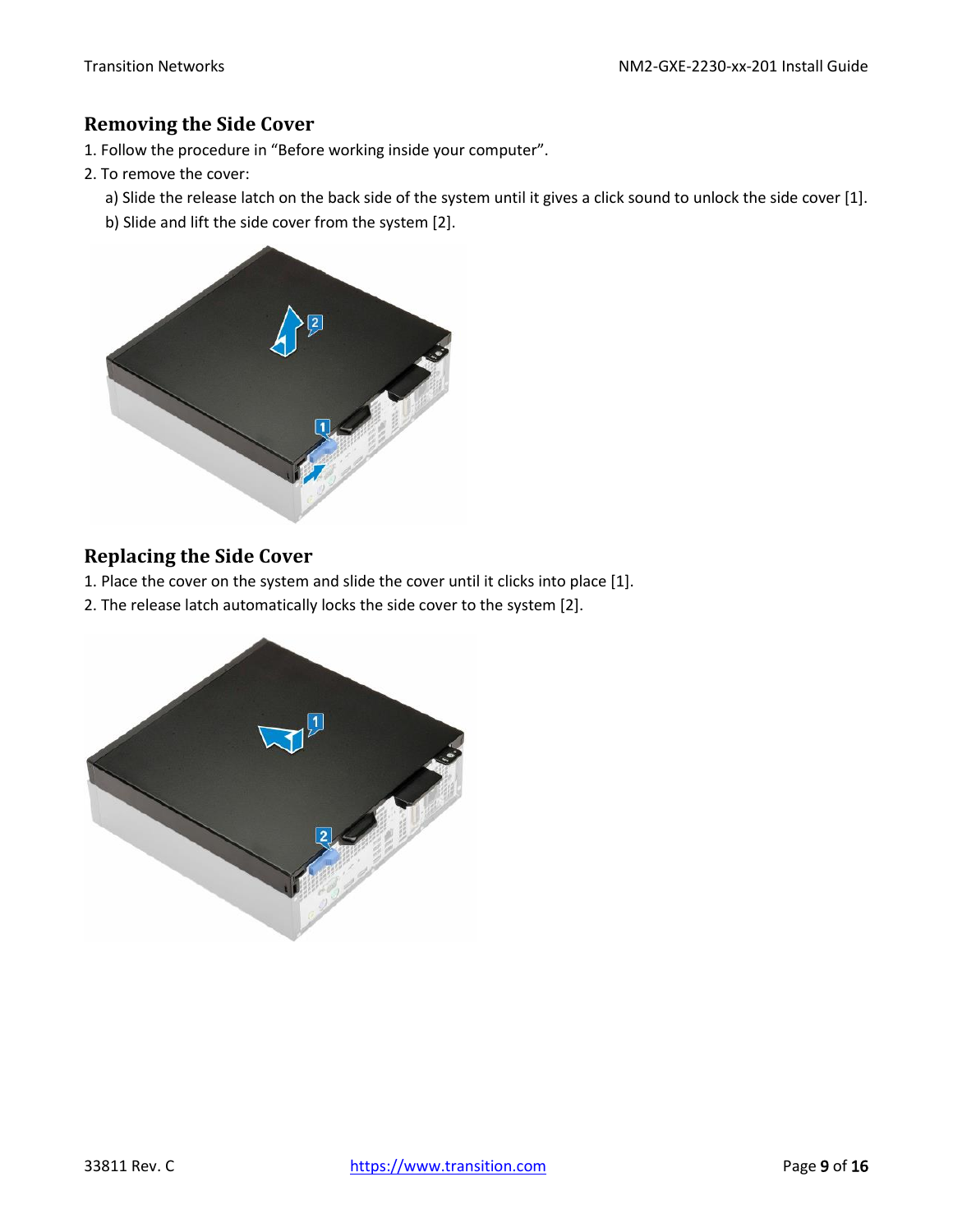# <span id="page-9-0"></span>**System Board / Layout (7060 Micro)**



#### *For OptiPlex 7070 Information*

OptiPlex 7070 Documentation: [https://www.dell.com/support/home/us/en/04/product](https://www.dell.com/support/home/us/en/04/product-support/product/optiplex-7070-desktop/docs)[support/product/optiplex-7070-desktop/docs](https://www.dell.com/support/home/us/en/04/product-support/product/optiplex-7070-desktop/docs)

OptiPlex 7070 Tower Service Manual: [https://www.dell.com/support/manuals/us/en/04/optiplex-7070](https://www.dell.com/support/manuals/us/en/04/optiplex-7070-desktop/opti7070_mt_service_manual/working-on-your-computer?guid=guid-7bf19010-aaf7-4a39-894a-646b3e2f0fc2&lang=en-us) desktop/opti7070 mt service manual/working-on-your-computer?guid=guid-7bf19010-aaf7-4a39-894a-[646b3e2f0fc2&lang=en-us](https://www.dell.com/support/manuals/us/en/04/optiplex-7070-desktop/opti7070_mt_service_manual/working-on-your-computer?guid=guid-7bf19010-aaf7-4a39-894a-646b3e2f0fc2&lang=en-us)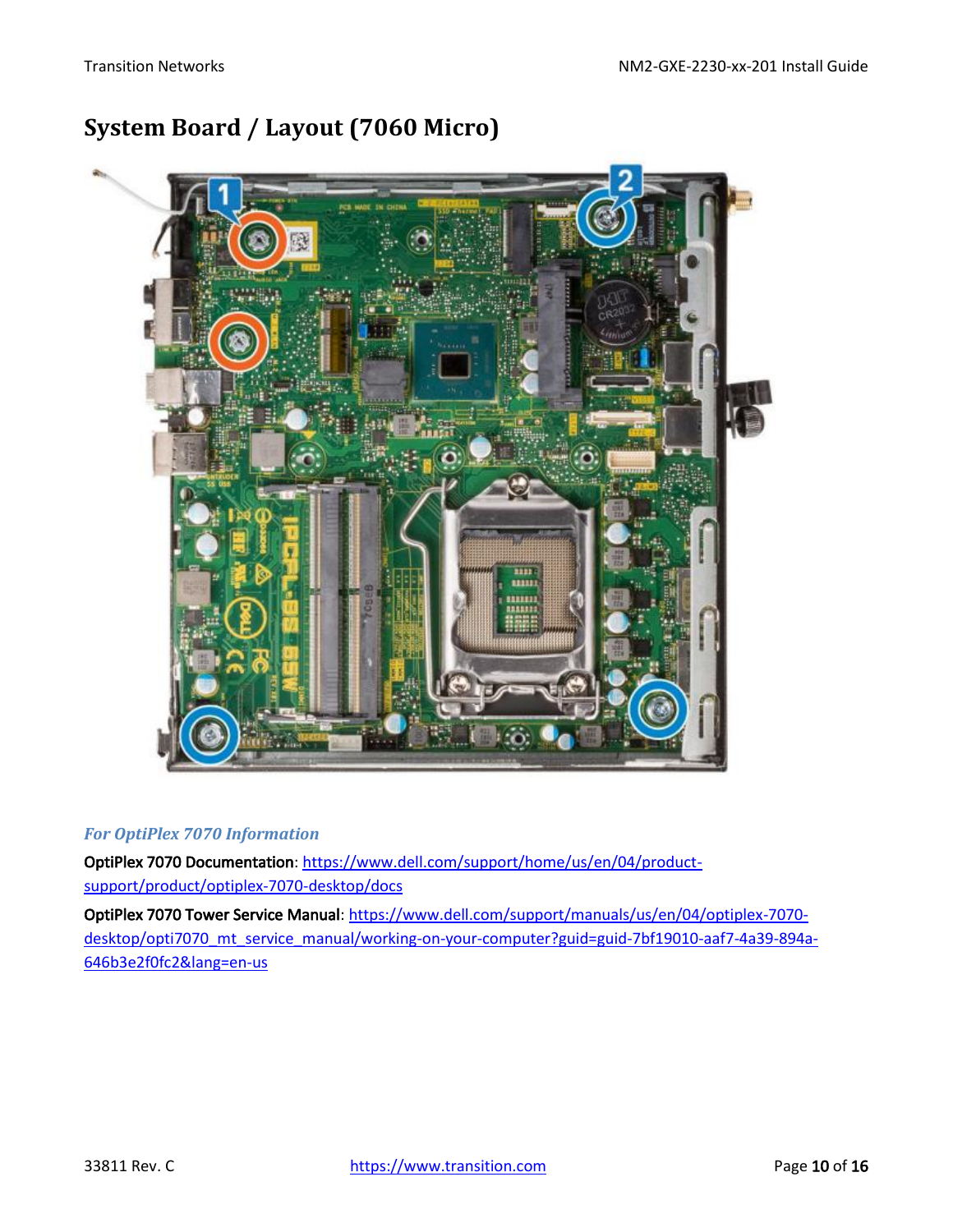# <span id="page-10-0"></span>**Installing the NM2-GXE-2230-xx-201 in the OptiPlex**

The NM2-GXE-2230-xx-201 consists of a M.2 NIC that installs into the OptiPlex Micro PC's M.2 "A or E keyed" interface, and a fiber optic adapter that installs into the OptiPlex Micro PC's Option port. Review the "[Installation Overview](#page-7-1)" section on pag[e 8.](#page-7-1)

- 1. Remove PC cover.
- 2. Gently remove the HDD Assembly. See the Dell documentation.
- 3. Remove the 15-Pin DSUB knockout.
- 4. Insert the M.2 NIC into the OptiPlex Micro PC's M.2 "A or E keyed" interface.
- 5. Secure the M.2 NIC Assembly into place using the Securing Screw.
- 6. Insert the fiber optic adapter into the OptiPlex Micro PC's Option port.
- 7. Attach to PC Case using Black SEMS Screw #6-32x1/4", and partially tighten to hold in place as shown below.
- 8. Align #4 Standoff with Top Hole in PC Case.
- 9. Slip #4 Nylon Washer on top of #4 Standoff and insert #4 Screw to secure.
- 10. Tighten using Black SEMS Screw #6-32x1/4".



- 11. Lift Locking Lever of FFC Connector on fiber optic adapter.
- 12. Insert end of 20-Position FFC Cable into fiber optic adapter, with Pins facing down.
- 13. Push Locking Lever Down to Lock. Check that Cable is secure. See figure below for final placement.
- 14. Gently replace the HDD Assembly.
- 15. Replace PC cover.
- 16. Connect the fiber adapter/connector.
- 17. Power up the PC.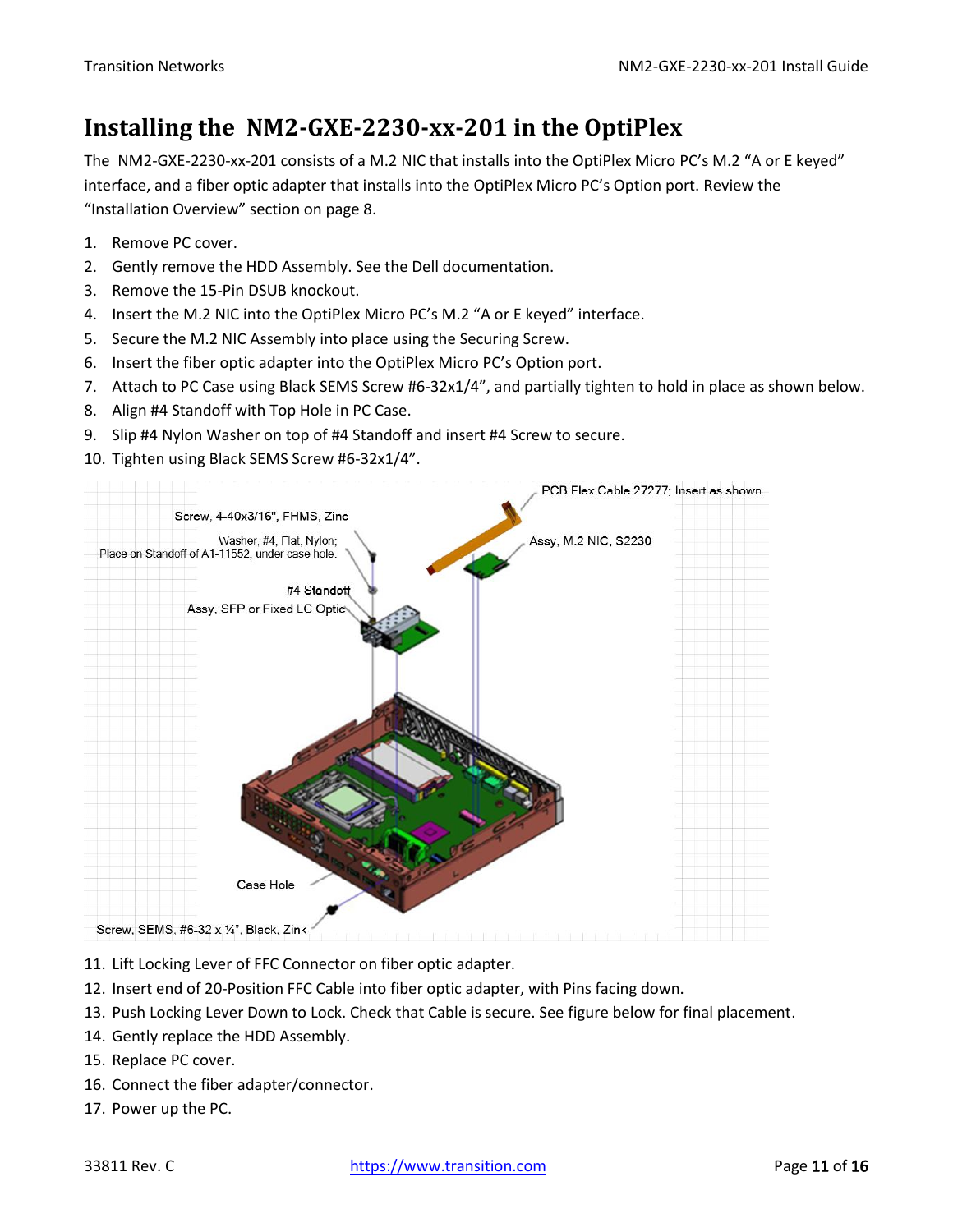### <span id="page-11-0"></span>**Installed Views**



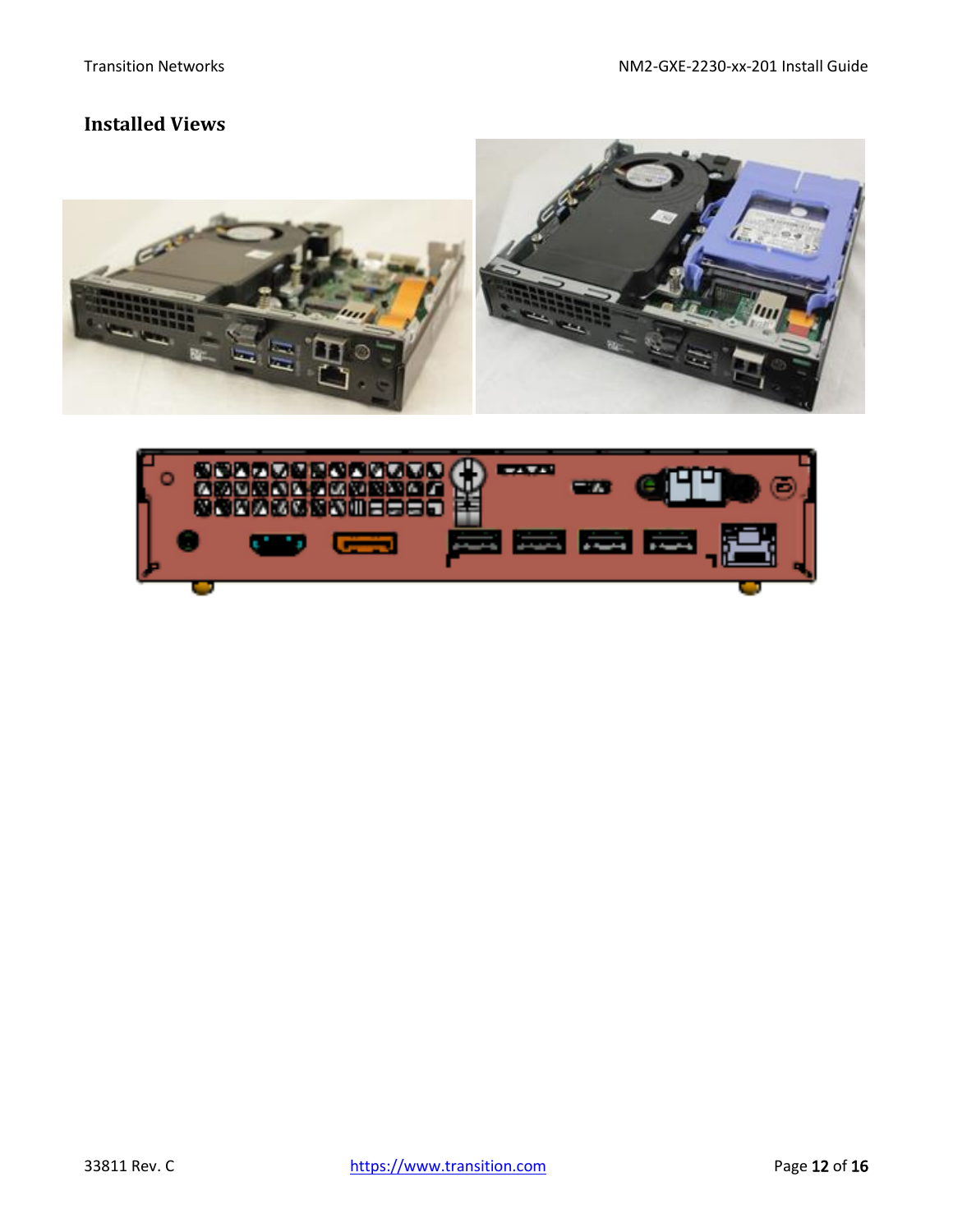#### PXE Boot Loader from Intel.com

PXE boot loader image pre-loaded: [https://downloadcenter.intel.com/download/19186/Intel-Ethernet-](https://downloadcenter.intel.com/download/19186/Intel-Ethernet-Connections-Boot-Utility-Preboot-Images-and-EFI-Drivers)[Connections-Boot-Utility-Preboot-Images-and-EFI-Drivers.](https://downloadcenter.intel.com/download/19186/Intel-Ethernet-Connections-Boot-Utility-Preboot-Images-and-EFI-Drivers)

#### Intel i210 PROSet Drivers from Intel.com

If your PC does not automatically detect the NM2-GXE-2230-xx-201 NIC, download and install the standard i210 PROSet drivers from Intel at [http://www.intel.com/content/www/us/en/support/network-and-i-o/ethernet](http://www.intel.com/content/www/us/en/support/network-and-i-o/ethernet-products/000005686.html)[products/000005686.html.](http://www.intel.com/content/www/us/en/support/network-and-i-o/ethernet-products/000005686.html)

The Intel® PROSet for Windows\* Device Manager is an extension for Windows Device Manager. When you install the Intel PROSet software, tabs are automatically added to the supported Intel adapters in Windows Device Manager.

These features allow you to test and configure wired Intel® Ethernet Adapters.



The links below apply to the NM2-GXE-2230-xx-201; there is a 32-bit and a 64-bit download for each OS.

[Intel® Network Adapter Driver for Windows\\* 7.](https://downloadcenter.intel.com/download/18713/Ethernet-Intel-Network-Adapter-Driver-for-Windows-7?product=36773) [Intel® Network Adapter Driver for Windows\\* 8.1.](https://downloadcenter.intel.com/download/23071/Ethernet-Intel-Network-Adapter-Driver-for-Windows-8-1?product=36773) [Intel® Network Adapter Driver for](https://downloadcenter.intel.com/download/25016/Intel-Network-Adapter-Driver-for-Windows-10?product=36773) Windows® 10.

The full set of [Intel Network Adapter Drivers](https://downloadcenter.intel.com/search?keyword=Network+Adapter+Driver) for download (e.g., for Linux, Windows Server, etc.) is available. Transition Networks [Resources page](https://www.transition.com/products/network-adapters/nm2-gxe-2230-xx-01/) has Drivers (ZIP format) for Windows 10 32bit and 64bit Drivers, Windows 7 32bit and 64bit Drivers, and Windows 8 32bit and 64bit Drivers.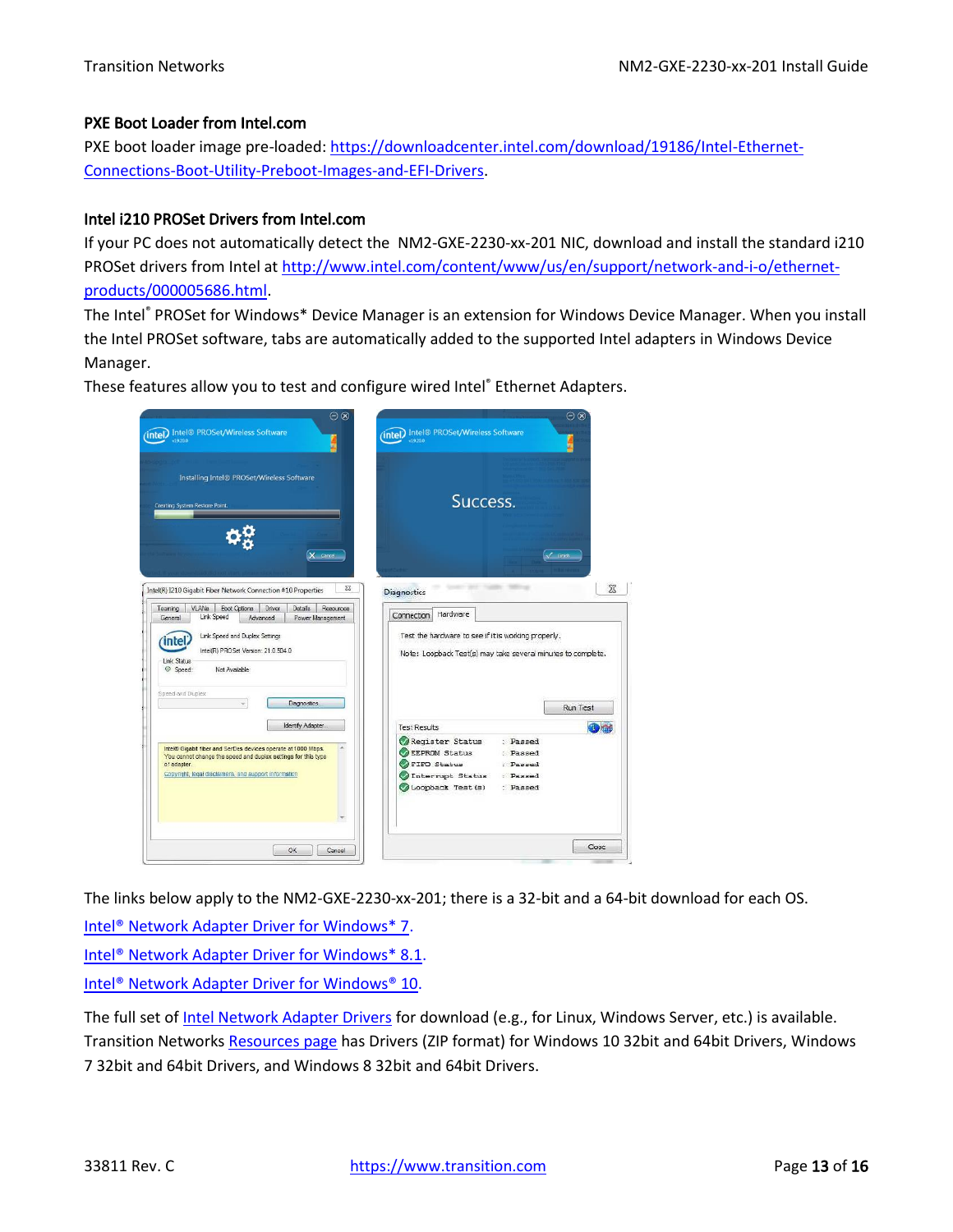### <span id="page-13-0"></span>**Status LED**

The Media Converter has a status LED for checking Link/Activity:

Link/ACTivity LED On = Link; Flashing = Activity. Color is amber when 100M.

# <span id="page-13-1"></span>**Troubleshooting**

This section lists some common problems, their causes, and potential recovery steps.

1. Confirm the Pre-Installation Checklist items on page 8.

2. Verify the Hardware Installation Procedure on page 9.

3. Check that the cabling is securely attached. See the [FOA troubleshooting](http://www.thefoa.org/tech/guides/TT3.pdf) guide or the SFP manual.

4. Check for a mismatch of speed, duplex, protocol, or cable type.

5. For the SFP version, make sure the SFP is plugged in to the open SFP slot before you power on the PC. Failure to do so will cause the device to fail, in which case you must shut down and restart the PC.

6. Use the troubleshooting procedures in the *Dell™ OptiPlex™ User's Guide*.

7. Use the troubleshooting procedures on th[e PXE Boot Loader webpage](https://downloadcenter.intel.com/download/19186/Intel-Ethernet-Connections-Boot-Utility-Preboot-Images-and-EFI-Drivers) as required.

8. Use the troubleshooting procedures on th[e Intel i210 PROSet Drivers webpage](http://www.intel.com/content/www/us/en/support/network-and-i-o/ethernet-products/000005686.html) as required.

9. Verify that the link partner is active and can send/receive traffic; make sure partner settings match; verify that the port is enabled; try connecting to another port or link partner. Check for incompatible or conflicting devices / settings.

10. Run Windows Device Manager and scan for changes.

11. Check if the PC's BIOS version is appropriate and update to the latest. See the PC documentation.

12. Run the PC diagnostics (e.g., [Dell Quick Test](http://www.dell.com/support/home/us/en/4/quicktest) or [Dell pre-boot diagnostics\)](http://www.dell.com/support/Article/us/en/4/266787).

13. Automatically detect and update drivers and software if you are connected to the Internet from the computer that needs updated drivers from [http://www.intel.com/support/network/sb/CS-031482.htm.](http://www.intel.com/support/network/sb/CS-031482.htm)

14. Record information and contact TN Technical Support. See Recording Model and System Information below.

### <span id="page-13-2"></span>**For More Information**

To view the Dell™ OptiPlex<sup>™</sup> User's Guide at the [Support Center](http://www.dell.com/en-us/work/shop/productdetails/optiplex-7050-micro?ref=PD_OC) web page:

1. Click Start  $\rightarrow$  Help and Support  $\rightarrow$  Dell User and System Guides  $\rightarrow$  System Guides.

2. Click the User's Guide for your computer.

The User's Guide is also available on the optional Drivers and Utilities media.

Technical information in this document is subject to change without notice.

See our [SFP Products](https://www.transition.com/lines/optical-devices/?fwp_platform=platform-sfp) for more SFP information.

The Fiber Optic Association, Inc. provides a Technical Bulletin on "Guidelines For Testing And Troubleshooting Fiber Optic Installations" at <http://www.thefoa.org/tech/guides/TT3.pdf>Other FOA Technical Bulletins to be used as references for the design and planning of the network can be downloaded from the FOA Tech Topics [website.](http://www.thefoa.org/tech/)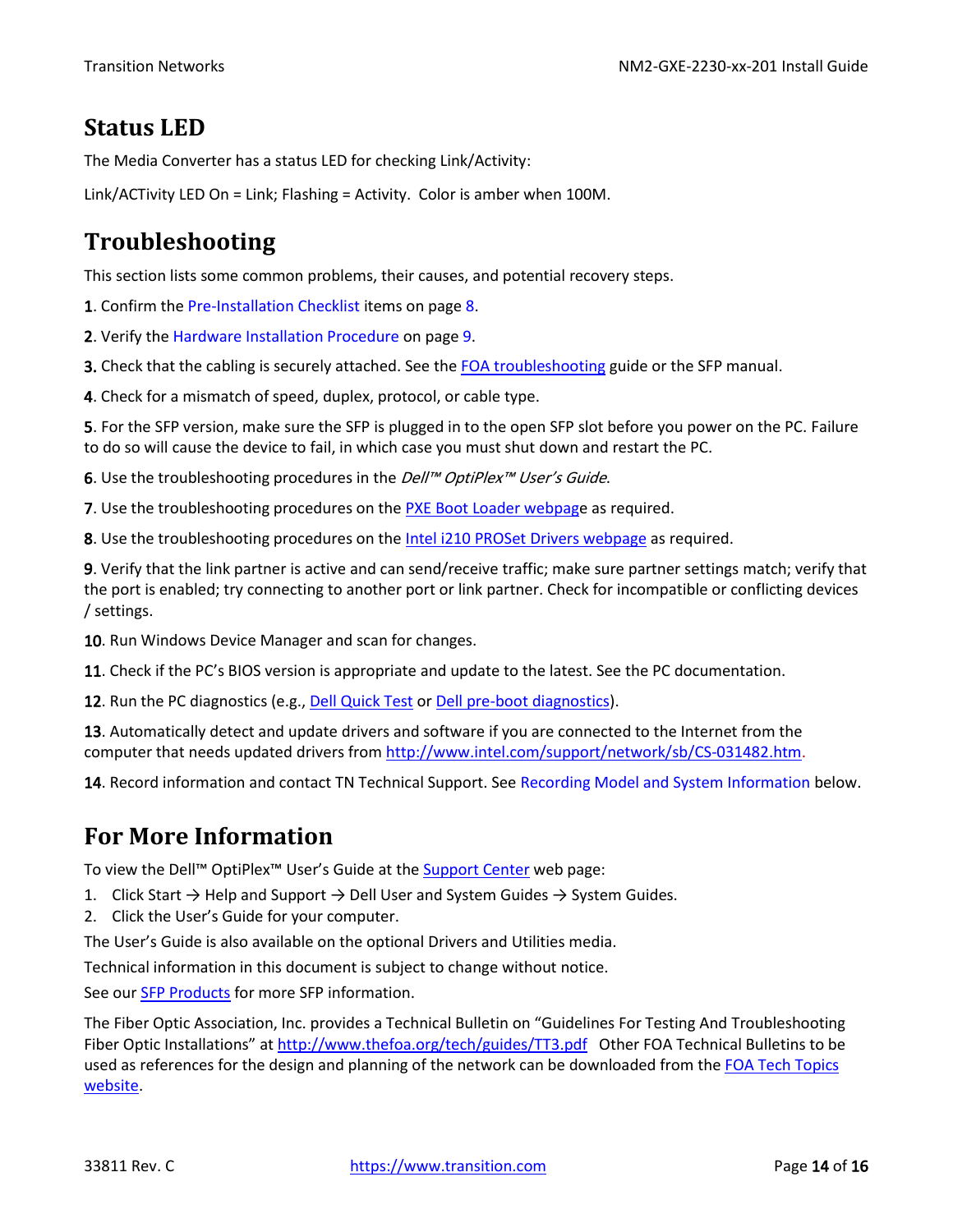## <span id="page-14-0"></span>**Record Device and System Information**

After performing the troubleshooting steps, and before calling or emailing Technical Support, please record as much information as possible in order to help the TN Tech Support Specialist. Record the following information:

| 2. Record the System information: Check your computer documentation for support information. |
|----------------------------------------------------------------------------------------------|
|                                                                                              |
|                                                                                              |
|                                                                                              |
|                                                                                              |
|                                                                                              |
|                                                                                              |
|                                                                                              |
|                                                                                              |
|                                                                                              |
|                                                                                              |
|                                                                                              |
|                                                                                              |
|                                                                                              |

## <span id="page-14-1"></span>**Contact Us**

Technical Support: Technical support is available 24-hours a day US and Canada: 1-800-260-1312 International: 00-1-952-941-7600

#### Main Office

tel: +1.952.941.7600 | toll free: 1.800.526.9267 | fax: 952.941.2322 sales@transition.com | techsupport@transition.com | customerservice@transition.com

#### **Address**

Transition Networks 10900 Red Circle Drive Minnetonka, MN 55343, U.S.A.

Web: https://www.transition.com